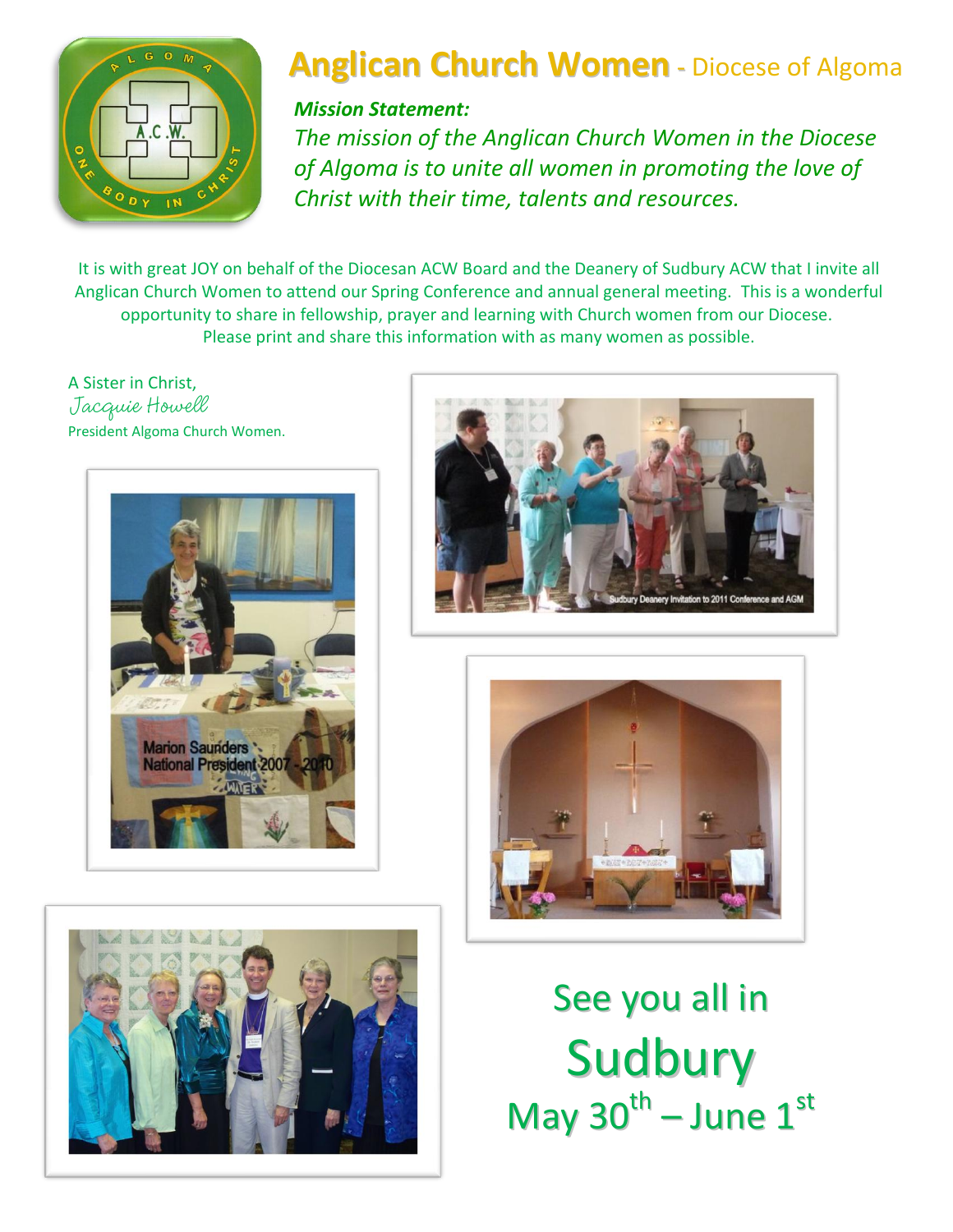## Anglican Church Women of the Diocese of Algoma



"Consider what great things He has done for you" - 1 Samuel 12:24

Spring Conference and Annual General Meeting

May 30, 31 – June 1, 2011

Sudbury

**REGISTRATION:** Registration Fee - \$65.00 per person

#### **Church of the [Ascension](http://maps.google.ca/maps?f=d&source=s_d&saddr=Church+of+Acension&daddr=50+Brady+St,+ON+P3E+3S5+(Howard+Johnson+Plaza)&geocode=FWLixQIdbeks-ymV1ysznwAvTTG_9Gxoffv7Kw%3BFThWxQIdHw8s-yEUahpsHuueNg&gl=ca&hl=en&mra=ls&sll=46.489293,-80.970612&sspn=0.047511,0.1684&ie=UTF8&ll=46.509617,-80.948982&spn=0.04454,0.1684&z=13&dirflg=d) 1476 Sparks St, Greater Sudbury, ON P3A 2E1 - 705 566-2790**

Monday May  $30^{th}$  3:00 p.m. to 8:00 p.m.

Tuesday May  $31<sup>st</sup>$  8:15 a.m. to 8:45 a.m.

The Diocesan Board will meet at the Howard Johnson Hotel: 4:30 p.m. – 6:00 p.m.

This will be an informal gathering to review the budget and unfinished business – no dinner.

#### **ACCOMMODATION AND CONFERENCE CENTRE**

**[Howard Johnson Plaza, 50 Brady St.](http://maps.google.ca/maps?f=d&source=s_d&saddr=Church+of+Acension&daddr=50+Brady+St,+ON+P3E+3S5+(Howard+Johnson+Plaza)&geocode=FWLixQIdbeks-ymV1ysznwAvTTG_9Gxoffv7Kw%3BFThWxQIdHw8s-yEUahpsHuueNg&gl=ca&hl=en&mra=ls&sll=46.489293,-80.970612&sspn=0.047511,0.1684&ie=UTF8&ll=46.509617,-80.948982&spn=0.04454,0.1684&z=13&dirflg=d) ON P3E 3S5** - **705 675-5602** - mention ACW Conference

Room with two beds \$99.00 plus HST - There is a small restaurant for breakfast to be purchased

#### **This is a 2-story hotel and we would ask that only people with canes, walkers or wheelchairs request main floor. Assistance will be available to carry luggage upstairs. We thank you for your cooperation**

**OPENING WORSHIP SERVICE -**Tuesday May 31 at 9:00 a.m.

#### **Church of the Ascension, 1476 Sparks St. [Greater Sudbury, ON P3A 2E1](http://maps.google.ca/maps?f=d&source=s_d&saddr=Church+of+Acension&daddr=50+Brady+St,+ON+P3E+3S5+(Howard+Johnson+Plaza)&geocode=FWLixQIdbeks-ymV1ysznwAvTTG_9Gxoffv7Kw%3BFThWxQIdHw8s-yEUahpsHuueNg&gl=ca&hl=en&mra=ls&sll=46.489293,-80.970612&sspn=0.047511,0.1684&ie=UTF8&ll=46.509617,-80.948982&spn=0.04454,0.1684&z=13&dirflg=d)**

The Rt. Reverend Dr. Stephen Andrews will preach and celebrate, assisted by the Ven. Anne Germond For those traveling by public transportation, cars will be arranged.

Coffee- Tea and Light refreshments will be available following the service

#### **EMERGENCY CONTACT DURING SESSIONS:**

Marion Collinson: cell 705 562-2317 or the hotel front desk 705 675-5602

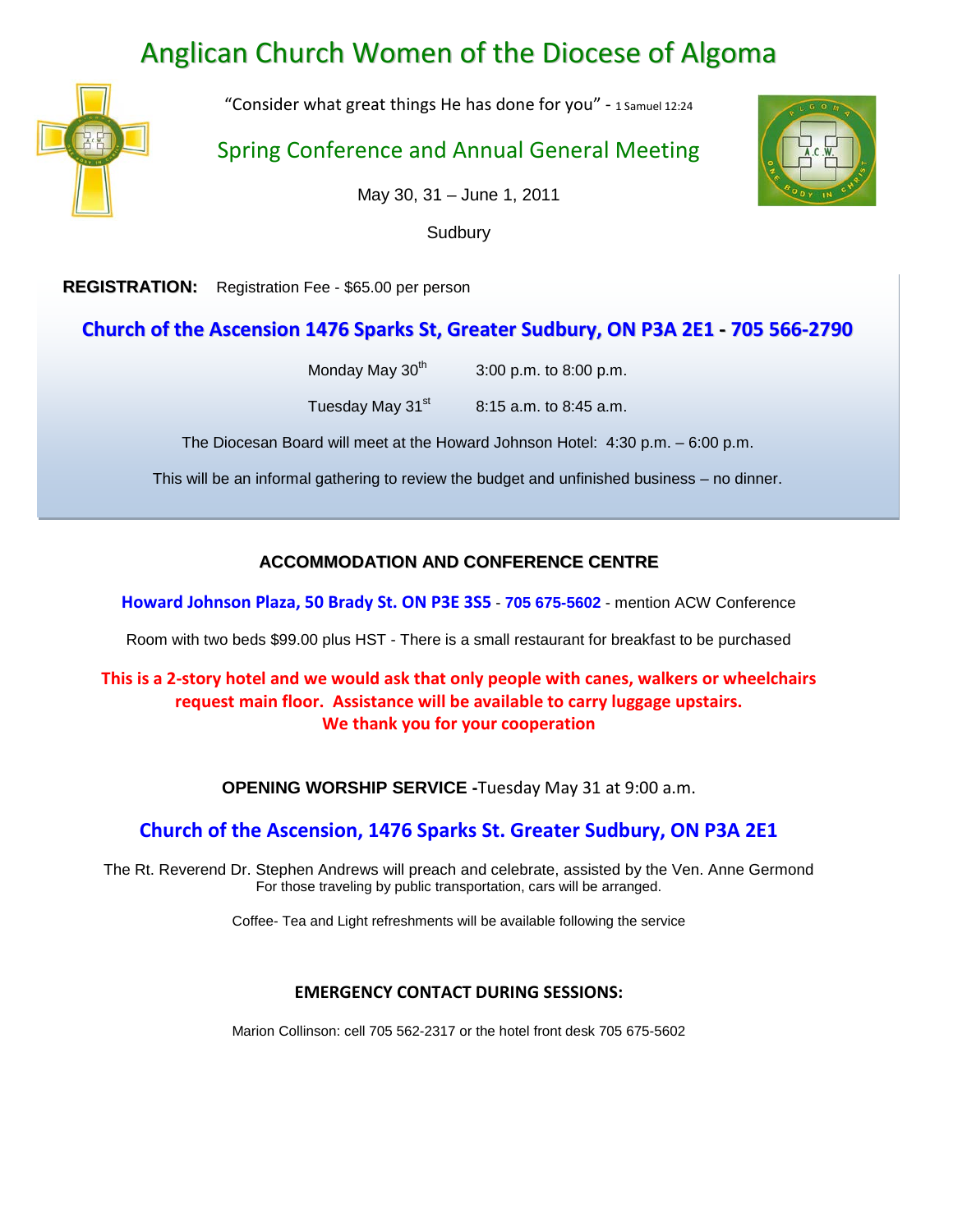### This email has been sent to all Parishes and we ask that it be printed, posted and distributed to ALL Women of the Church as they are most welcome.

#### **Driving Directions to Church of the Ascension: 1476 Sparks Street**

#### **From South and North Bay:**

| • Hwy 11 to Hwy 17 (Hwy 17 becomes Kingsway / Regional Rd. 550) | 115 km |
|-----------------------------------------------------------------|--------|
| • Continue on Kingsway to Barry Downe Rd./Regional Rd. 66       | 5 km   |

• Turn right on Sparks St. 1.9 km

#### **From Thunder Bay/SSM:**

- Hwy 17/Trans Canada Hwy
- Take Regional Rd. 55 East Exit towards Sudbury
- Continue 12.6 km to Elm St./Regional Rd 35

| • Turn left at Notre Dame Ave./Regional Rd. 80 | 800 m           |
|------------------------------------------------|-----------------|
| • Turn Right at Lasalle Blvd./Regional Rd. 77  | 3 km            |
| • Turn Left at Barry Downe Rd./Regional Rd. 66 | 100 m           |
| • Turn Right on Sparks Street                  | $100 \text{ m}$ |

#### **Driving Directions to the Howard John Plaza Hotel: 50 Brady Street**

#### **From South:**

• Follow Hwy 69 into Sudbury – Hwy 69 becomes Regent St. Turn right on Paris St. (RR 80) Follow into the downtown, turn left onto Brady St. Continue on Brady St. to the Hotel

#### **From North Bay:**

• Follow Hwy 17 West into Sudbury – Hwy 17 West becomes Kingsway BLVD. Stay to the left – Kingsway Blvd. become Brady St. Continue straight on Brady St. to the Hotel

#### **From Sault Ste Marie:**

• From Hwy 17 East – Take Sudbury East ramp to RR 55 – RR 55 becomes Lorne St. Turn right onto Douglas St. Douglas St. bends to the left and becomes Brady St. Continue on Brady St. to the Hotel

#### **Driving Directions from the Church of Ascension to the Howard Johnson Plaza**

- Head west on Sparks St. towards Barry Downe Rd (RR 66) for 110m
- Turn left onto Barry Downs Rd.
- Take the first right onto Lasalle Blvd. (RR 77) and continue for 3 km
- Turn left onto Notre Dame Ave. (RR 80) and continue for 3.8 km
- Turn Right onto Brady St. East and continue to Hotel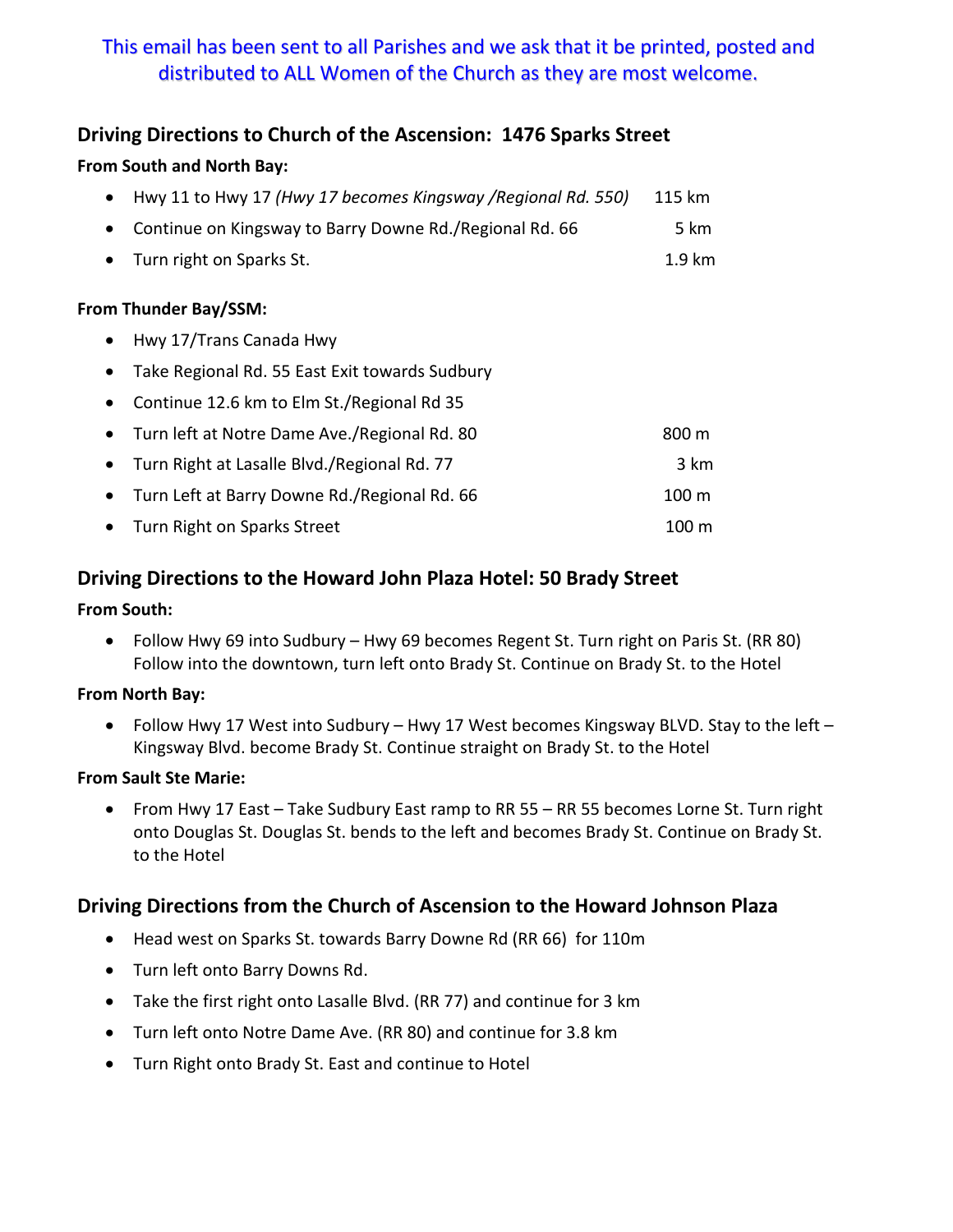#### Diocese of Algoma ACW Annual May 30<sup>th</sup> – June 1<sup>s</sup>, 2011

### Provisional Agenda

| Monday May 30 <sup>th</sup> |                                                                                                            |  |  |  |
|-----------------------------|------------------------------------------------------------------------------------------------------------|--|--|--|
| $3:00 - 8:00$               | Registration: Church of the Ascension, 1476 Sparks Street, Greater Sudbury, P3E 2E1<br>Phone: 705-566-2790 |  |  |  |
| 4:30                        | Gathering of Board (Reception Compliments of the Executive at the Hotel)                                   |  |  |  |
| $5:00 - 6:30$               | Informal Board meeting                                                                                     |  |  |  |
| Tuesday May 31st            |                                                                                                            |  |  |  |
| $8:15 - 8:45$               | Registration - Church of the Ascension                                                                     |  |  |  |
| 9:00                        | Opening Eucharist (The Rt. Rev. Stephen Andrews Preaching and Celebrating)                                 |  |  |  |
| 10:00                       | Light Refreshments at the Church of the Ascension                                                          |  |  |  |
| $10:30 - 10:50$             | Sing-a-long                                                                                                |  |  |  |
| 10:55                       | Call to Order                                                                                              |  |  |  |
|                             | Lighting of the Memorial Candle                                                                            |  |  |  |
|                             | Welcome to Sudbury by Deanery President Marion Collinson                                                   |  |  |  |
|                             | Welcome to invited guests                                                                                  |  |  |  |
|                             | Introduction of Diocesan Executive, Board, Past Presidents                                                 |  |  |  |
| 11:15                       | Introduction of Conference Speaker (Diocesan Board)                                                        |  |  |  |
|                             | Conference speaker: Joanna Henry, Grandmothers Campaign Coordinator                                        |  |  |  |
|                             | for the Stephen Lewis Foundation                                                                           |  |  |  |
|                             | Thank You (Diocesan Board).                                                                                |  |  |  |
| 12:30                       | Roll Call by Deanery and report of Registration Chair                                                      |  |  |  |
| 12:45                       | Lunch (Grace arranged by Sudbury Deanery)                                                                  |  |  |  |
| 1:25                        | Gather & sing-a-long                                                                                       |  |  |  |
| 1:45                        | Devotions - Mrs. Cindy Derrenbacker                                                                        |  |  |  |
| 2:00                        | Minutes of 2010 - Shirley Marsden                                                                          |  |  |  |
|                             | Correspondence - Mary Andison                                                                              |  |  |  |
|                             | Financial Report - Donna Oliver                                                                            |  |  |  |
| $2:30 - 3:30$               | <b>Bishop Stephen Andrews</b>                                                                              |  |  |  |
|                             | Followed by Questions and Answers with Bishop Stephen & the Rev. Dr. Jay Koyle                             |  |  |  |
| 6:00                        | Gathering of the Board with the Bishop for Official Photo<br>Annual dinner and entertainment               |  |  |  |
| 6:30                        |                                                                                                            |  |  |  |
|                             | Grace - Bishop Andrews<br>Toast to Canada (arranged by Deanery of Sudbury)                                 |  |  |  |
| Wednesday June 1st          |                                                                                                            |  |  |  |
| 8:45                        | Gathering and sing-a-long                                                                                  |  |  |  |
| 9:00                        | Morning Devotions - Mrs. Cindy Derrenbacker                                                                |  |  |  |
| 9:15                        | Conference Speaker - Mrs. Marion Saunders - Immediate Past President                                       |  |  |  |
|                             | National Anglican Church Women of Canada                                                                   |  |  |  |
| 10:15                       | <b>Unfinished Business</b>                                                                                 |  |  |  |
|                             | New Business:                                                                                              |  |  |  |
|                             | <b>Budget</b>                                                                                              |  |  |  |
|                             | Voting for Distribution of Opening Service Collection                                                      |  |  |  |
|                             | Voting for Designation of Mission 2011                                                                     |  |  |  |
|                             | Election of Devotion Chair (if required)                                                                   |  |  |  |
|                             | Invitation to 2012 Annual by Deanery of Temiskaming                                                        |  |  |  |
| 10:45                       | Break/ Stretch/Sing-a-long                                                                                 |  |  |  |
| 11:00                       | Closing Eucharist & Healing Stations - The Rev'd Anne Germond                                              |  |  |  |
| 12:15                       | Installation of Devotion Chair                                                                             |  |  |  |
|                             | Report of Margaret Wright Table                                                                            |  |  |  |
|                             | Closing of 2010 ACW Annual Conference                                                                      |  |  |  |
| 12:45                       | Lunch (Grace arranged by Sudbury Deanery)                                                                  |  |  |  |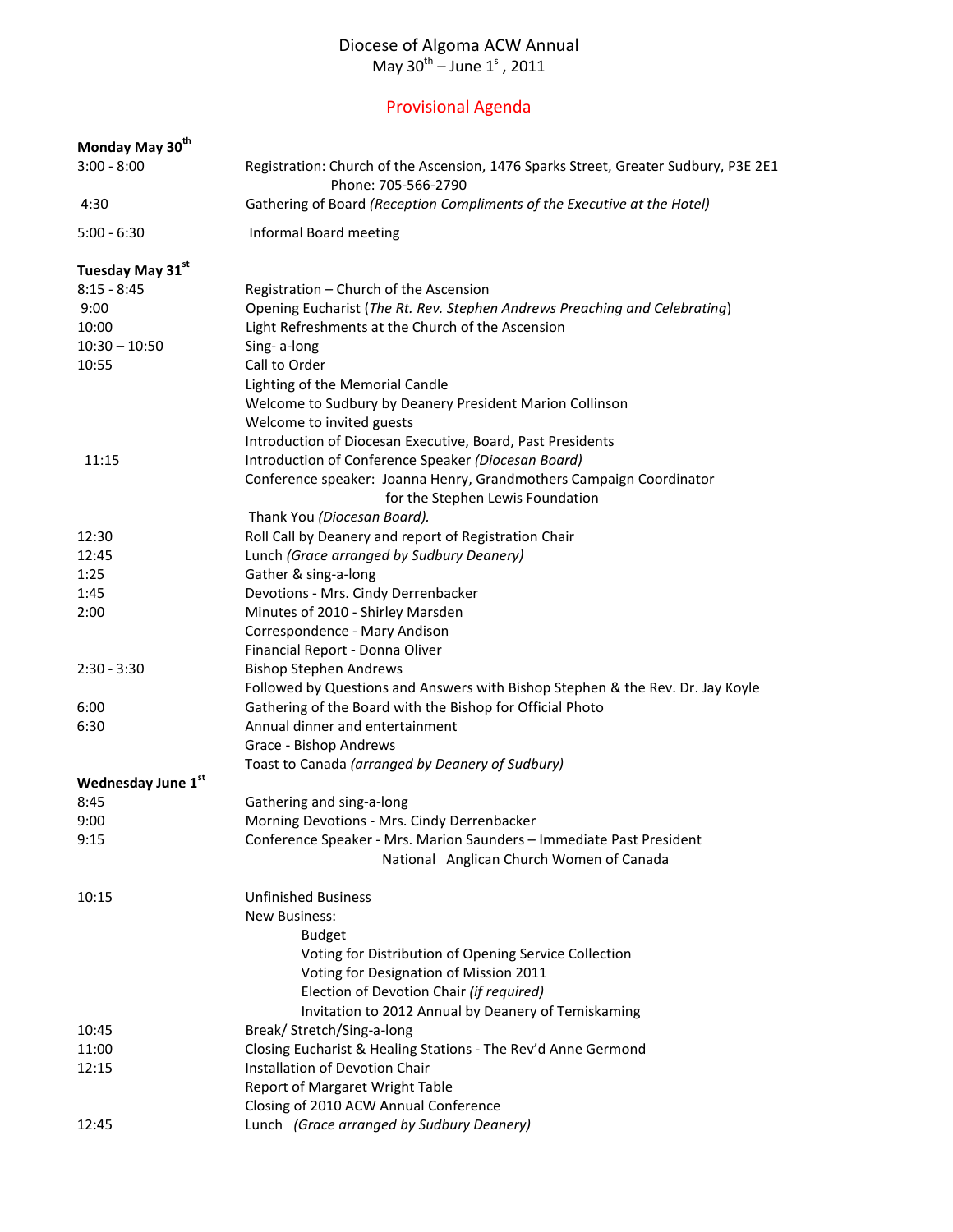## ACW Annual Registration **Registrar:**

| ACW ANNUALINGSISU AUVIT                                                                                                                                                                                                                                                |                                                                                                                                                                    |                                  |                                                                  | Registrar:                                              |
|------------------------------------------------------------------------------------------------------------------------------------------------------------------------------------------------------------------------------------------------------------------------|--------------------------------------------------------------------------------------------------------------------------------------------------------------------|----------------------------------|------------------------------------------------------------------|---------------------------------------------------------|
| May 30 - June 1 2011                                                                                                                                                                                                                                                   |                                                                                                                                                                    |                                  |                                                                  | <b>Sheila Stevens</b><br>104 Juliette Dr.<br>Hanmer, ON |
| Name                                                                                                                                                                                                                                                                   |                                                                                                                                                                    |                                  |                                                                  | <b>P3P 1H9</b>                                          |
| Telephone                                                                                                                                                                                                                                                              |                                                                                                                                                                    |                                  |                                                                  | 705 969-0176                                            |
| <b>Address</b>                                                                                                                                                                                                                                                         | <u> 1989 - Johann Harry Harry Harry Harry Harry Harry Harry Harry Harry Harry Harry Harry Harry Harry Harry Harry</u>                                              |                                  |                                                                  |                                                         |
| City                                                                                                                                                                                                                                                                   |                                                                                                                                                                    | Postal Code _____________        |                                                                  |                                                         |
| Home Church                                                                                                                                                                                                                                                            | <u> 1980 - Johann John Stone, mars eta bat eta bat eta bat eta bat ez arteko hamarkada eta bat ez arteko hamarka</u>                                               | Deanery ________________________ |                                                                  |                                                         |
| Are you a voting delegate (Circle one) Yes ______ NO ______<br><b>Special Needs:</b><br>Dietary:<br>If sensitive to more than one item enclose separate sheet of what YOU CAN EAT.<br>Accessibility requirements - wheelchair, walker other___________________________ |                                                                                                                                                                    |                                  |                                                                  |                                                         |
| Do you require to be met? Bus_____ Train________ Airport __________ Time of arrival                                                                                                                                                                                    |                                                                                                                                                                    |                                  |                                                                  |                                                         |
| <b>REGISTRATION</b><br><b>LATE REGISTRATION</b><br>Separate Banquet:<br>Separate Lunches                                                                                                                                                                               | \$ ____________________ \$ 65.00 Includes 2 lunches & Banquet<br>\$ ________________ \$5.00 for registration after MAY 3, 2010<br>$\frac{2}{5}$ \$30.00<br>\$15.00 |                                  |                                                                  |                                                         |
| TOTAL                                                                                                                                                                                                                                                                  |                                                                                                                                                                    |                                  | Cheques made out: A C W Diocesan Annual 2010                     |                                                         |
|                                                                                                                                                                                                                                                                        |                                                                                                                                                                    |                                  | No refund after May 13, 2011 but a substitute attendee may come. |                                                         |

## ACW Annual Registration<br>
Registrar:

| May 30 - June 1 2011                                                                                                                                                                                                                                                                                                                                                   |                                                                                                                                                 |  |                              |                                              | <b>Sheila Stevens</b><br>104 Juliette Dr.<br>Hanmer, ON |  |
|------------------------------------------------------------------------------------------------------------------------------------------------------------------------------------------------------------------------------------------------------------------------------------------------------------------------------------------------------------------------|-------------------------------------------------------------------------------------------------------------------------------------------------|--|------------------------------|----------------------------------------------|---------------------------------------------------------|--|
| Name                                                                                                                                                                                                                                                                                                                                                                   |                                                                                                                                                 |  |                              |                                              | <b>P3P 1H9</b>                                          |  |
| Telephone<br>Address                                                                                                                                                                                                                                                                                                                                                   |                                                                                                                                                 |  |                              |                                              | 705 969-0176                                            |  |
| City                                                                                                                                                                                                                                                                                                                                                                   |                                                                                                                                                 |  | Postal Code                  |                                              |                                                         |  |
| Home Church                                                                                                                                                                                                                                                                                                                                                            | <u> 1989 - Johann John Harry Harry Harry Harry Harry Harry Harry Harry Harry Harry Harry Harry Harry Harry Harry</u>                            |  | Deanery ____________________ |                                              |                                                         |  |
| <b>Special Needs:</b>                                                                                                                                                                                                                                                                                                                                                  | Each primary branch is entitled to 4 voting delegates and all women are welcome<br>Are you a voting delegate (Circle one) Yes _______ NO ______ |  |                              |                                              |                                                         |  |
| If sensitive to more than one item enclose separate sheet of what YOU CAN EAT.<br>Accessibility requirements - wheelchair, walker other___________________________                                                                                                                                                                                                     |                                                                                                                                                 |  |                              |                                              |                                                         |  |
| Do you require to be met? Bus ______ Train______________Airport _______________Time of arrival___________<br>\$ ______________________ \$65.00 Includes 2 lunches & Banquet<br><b>REGISTRATION</b><br>\$ _________________ \$5.00 for registration after MAY 3, 2010<br>LATE REGISTRATION<br>$\frac{2}{3}$ \$30.00<br>Separate Banquet:<br>\$15.00<br>Separate Lunches |                                                                                                                                                 |  |                              |                                              |                                                         |  |
| <b>TOTAL</b>                                                                                                                                                                                                                                                                                                                                                           |                                                                                                                                                 |  |                              | Cheques made out: A C W Diocesan Annual 2010 |                                                         |  |

No refund after May 13, 2011 but a substitute attendee may come.